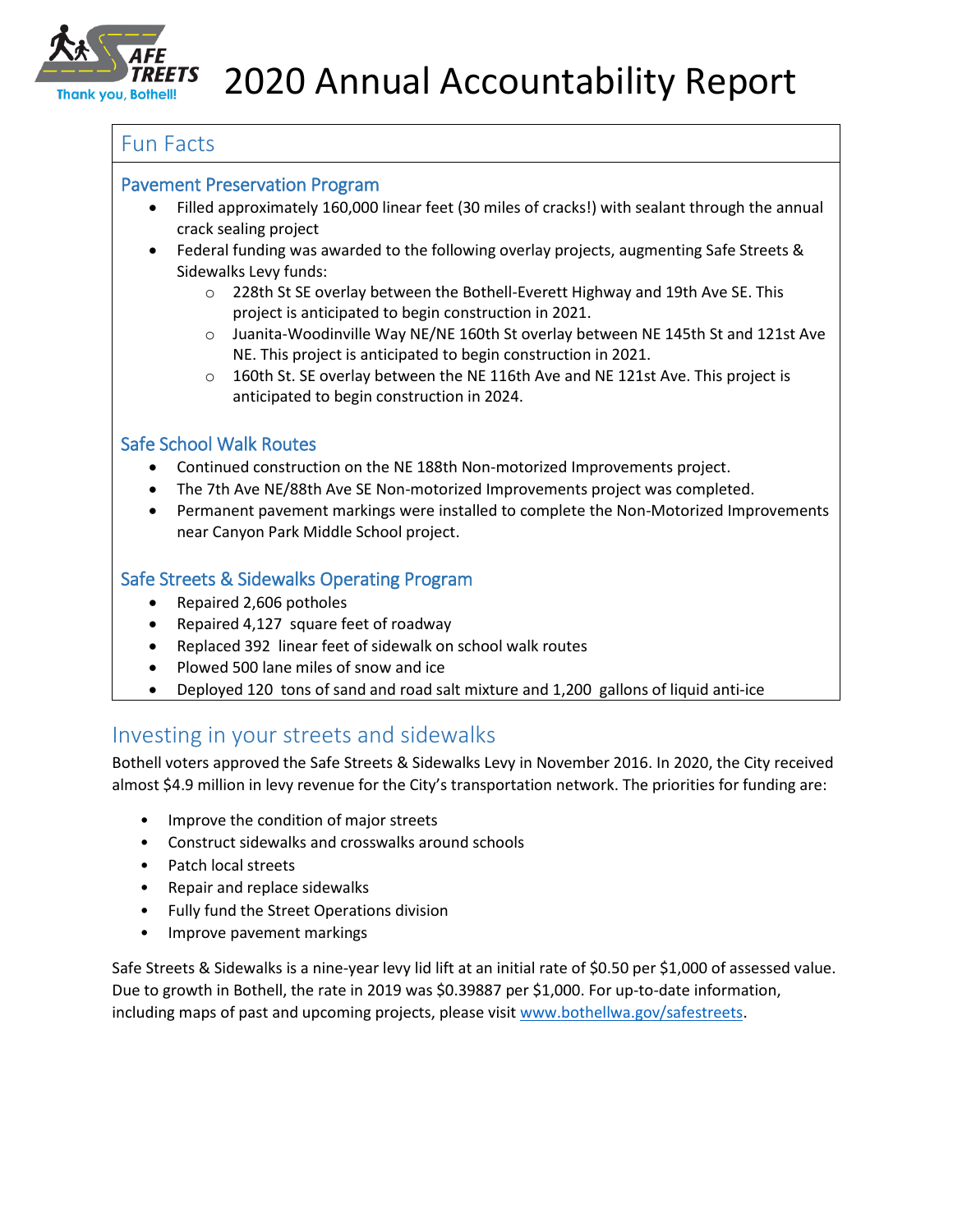

# Financial Update

This updated version of this report includes audited financial data from 2020.

#### Revenue

The total revenue collected in 2020 for the Levy was \$4.9 million, in addition to the beginning fund balance of \$1,465,613. The revenue received from the Safe Streets & Sidewalks Levy funds a critical portion of the City of Bothell's street and sidewalk programs (see Figure 1). Additional revenue sources include Real Estate Excise Tax, the Solid Waste Street Preservation Fee, and the Street Cut Fee. Many of these revenue sources were reduced in 2020 due to the COVID19 pandemic.

### Expenditures

Spending for programs funded by the Safe Streets & Sidewalks Levy is not uniform from year to year, particularly for sidewalk and paving projects. Grant funding for the Sidewalks and Crosswalks Program increased again in 2020, in part because of the availability of matching funds provided by the Safe Streets & Sidewalks Levy. Overall spending decreased because some projects were put on hold due to the pandemic.

### Street Operations

In addition to money received from the Safe Streets & Sidewalks Levy, Street Operations expenditures were funded by other revenues such as the Motor Vehicle Fuel Tax and permit fees. State shared revenues did not experience a large decrease in 2020 despite being dependent on variables that COVID19 had a significant impact on including Motor Vehicle Fuel Tax.

### Pavement Preservation Program

The City spent \$900,000 less on the Pavement Preservation Program in 2020 than in the prior year because some projects were postponed due to the pandemic. In addition to Safe Streets & Sidewalks Levy funds, the program was funded by taxes and fees, including the Solid Waste Street Preservation Fee.

### Safe School Walk Routes Program

Sidewalk and crosswalk projects in 2020 were funded by multiple sources including the Safe Streets & Sidewalks Levy Fund, grant funds from the Safe Routes to School Program administered by the Washington State Department of Transportation and Transportation Improvement Board's Complete Streets program, and Real Estate Excise Taxes. Grant funding for this program increased by almost \$400,000 in 2020, in part due to the availability of matching funds made possible by the Safe Streets & Sidewalks levy funding.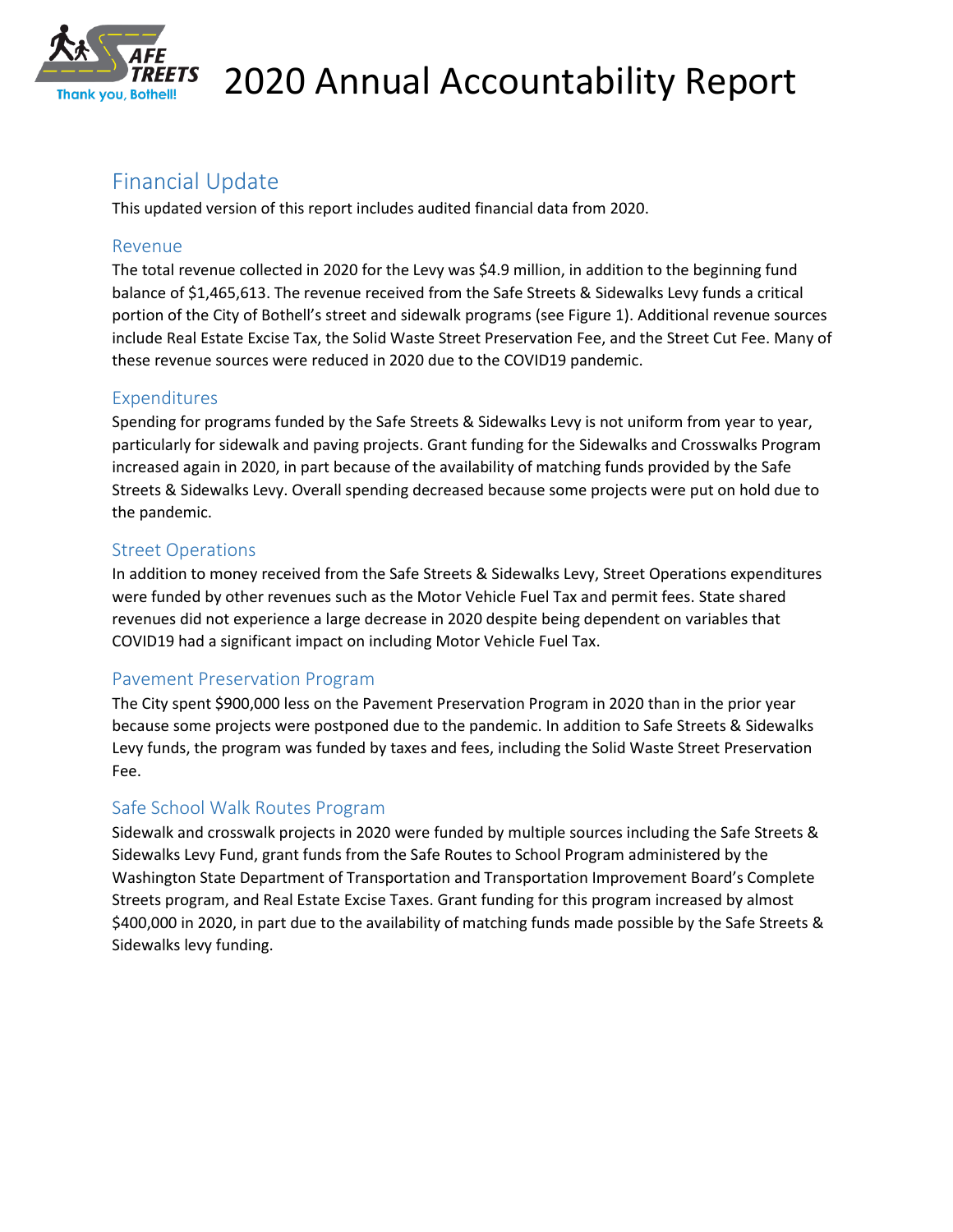



*Figure 1*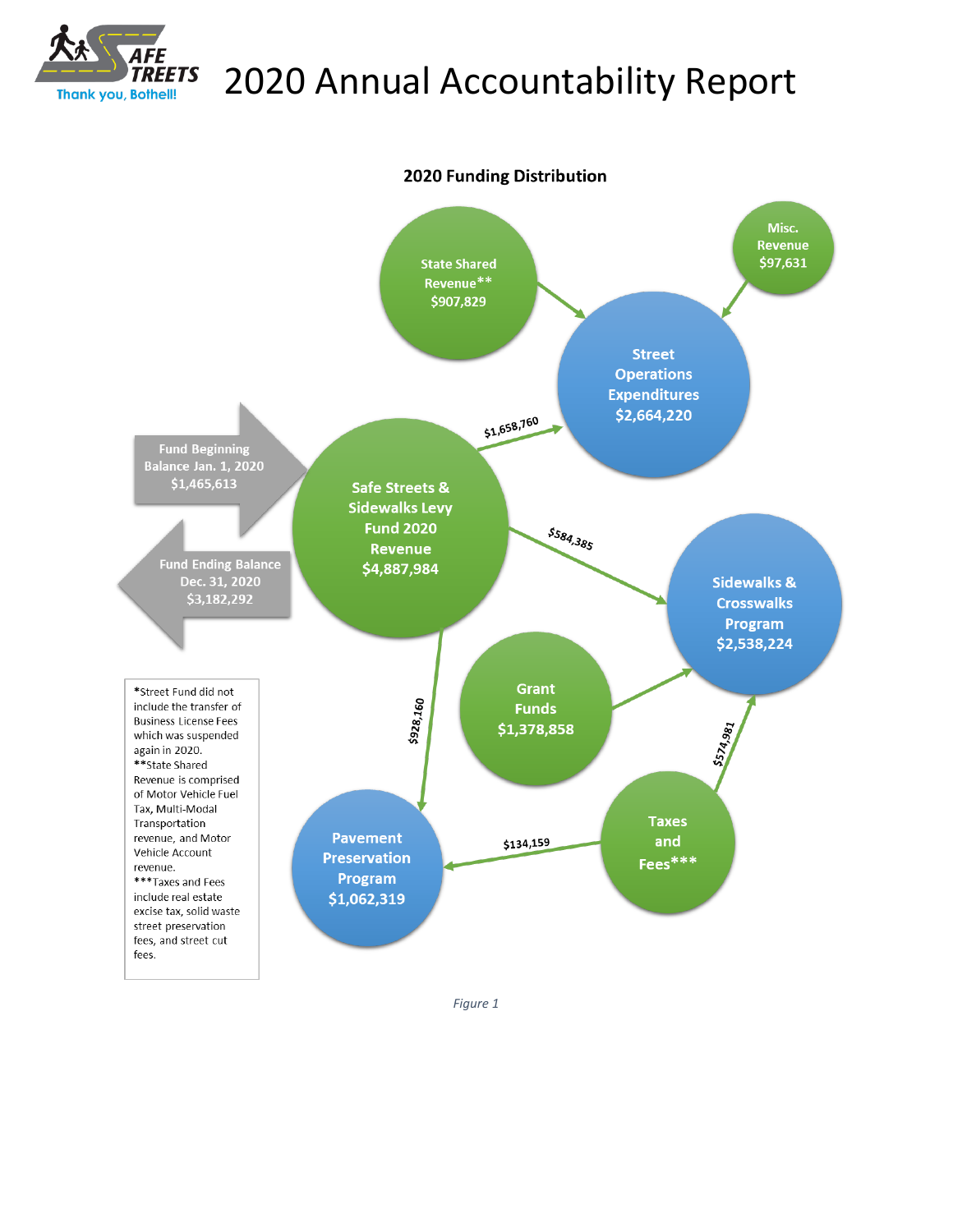

# Accomplishments

## Street Operations

Street Operations continued critical ongoing maintenance programs focused on preventative maintenance and public safety such as pothole repairs, asphalt patching, sidewalk repair, sign and pavement markings and emergent response activities. In response to the snow event in January 2020, Public Works crewmembers worked around the clock in twelve-hour shifts for four days, plowing roads to ensure they were safe and passable.

Street Operations continued to focus on sidewalk repair and replacement. Crews worked on sidewalks near Bothell High School and Westhill Elementary (see Fun Facts for 2020 details). Due to the impacts of COVID-19, numbers will be lower than previous years.

### Pavement Preservation

The levy funding provides a more robust pavement preservation program that began in 2017. Bothell's [Pavement Preservation Program](http://www.bothellwa.gov/993/Preserving-Bothells-Pavement) consists of three components: arterial asphalt overlay (resurfacing), arterial seal and repair, and local street seal. Major activities in 2020 were:

- Sealing 160,000 linear feet (about 30 miles) of cracks on city arterials; and
- An asphalt patching project; and
- [Slurry seal](http://www.bothellwa.gov/1527/2020-Slurry-Seal) projects in Norway Hill and Maywood Hills neighborhoods.

### Safe School Walk Routes Program

The City has a sidewalk/walkway program that inventories and prioritizes completing missing sidewalk segments and curb ramps. Levy funding provides a more robust program with a specific focus on walkways and crosswalks near schools. In 2017, the [Safe School Walk](http://www.bothellwa.gov/992/Safe-School-Walk-Routes-Taskforce) Routes Taskforce prioritized projects for the levy's nine-year duration. Major activities in 2020 include:

- Continued construction on the NE 188th Non-motorized Improvements project;
- Completion of the 7th Ave NE/88th Ave SE Non-motorized Improvements project; and
- Completion of the Non-Motorized Improvements near Canyon Park Middle School project.

## The Future: What's to come?

You will see City crews and contractors around Bothell with projects ranging from paving and pavement repair to more improvements to school walk routes. To see maps of past, present and future projects, please visit [www.bothellwa.gov/994/Projects.](http://www.bothellwa.gov/994/Projects) Here are some highlights for 2021:

### Street Operations

- Continuing to complete sidewalk repair and replacement projects in the identified Safe School Walk Route areas.
- Continuing asphalt patching and pothole repairs, and ongoing maintenance programs focused on preventative maintenance and public safety.

### Pavement Preservation

• Construction will begin on the 2021 Crack Seal and 2021 Asphalt Patching projects on various arterial streets throughout the City in late spring/early summer;